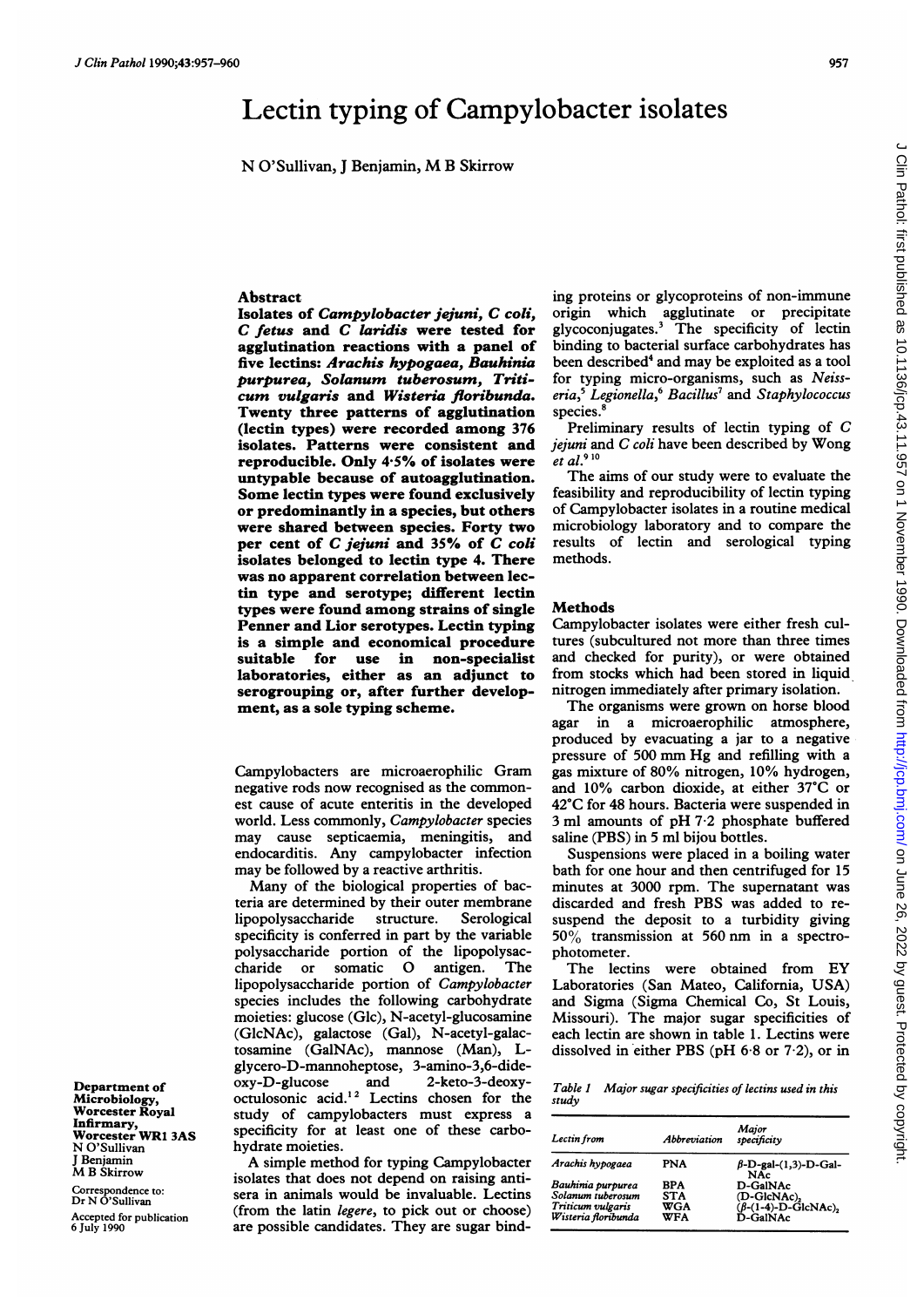TRIS hydrochloride buffer (0.01M, pH 7.2) according to the manufacturer's instructions. Both buffers contained calcium chloride and magnesium chloride (0-02% each). Stock solutions containing <sup>1</sup> mg lectin/ml were stored at  $-20^{\circ}$ C. Working solutions were prepared by diluting stock solutions in the appropriate buffer to a concentration of  $200 \mu$ g/ml.

Fifty microlitres of each bacterial suspension and 50  $\mu$ l of each lectin solution were added to U-bottomed wells in a microtitre tray. A negative control was included for each organism by adding 50  $\mu$ l of PBS in place of lectin solution. Known positive control organisms were included in each test batch. The trays were agitated on a mechanical shaker for 15 seconds, left undisturbed at room temperature for one hour, and then incubated at 4°C for 18 hours.

Plates were read with the aid of a  $\times$  4 hand lens against <sup>a</sup> dark background. The presence or absence of agglutination was assessed with reference to the negative controls. Strains that gave an agglutination reaction in the negative control well were recorded as showing autoagglutination and considered non-typable. Thirty three isolates had been previously serotyped according to the Penner and Lior systems.

The Campylobacter isolates tested are listed in

A panel of five lectins permits <sup>32</sup> possible agglutination patterns. Twenty three patterns were obtained among the 376 isolates. The



Table 2 Source of Campylobacter isolates

Results

table 2.

| Organism           | Number of<br>isolates | Source           |
|--------------------|-----------------------|------------------|
| C jejuni biotype 1 | 173                   | Human            |
| C jejuni biotype 2 | 53                    | Human            |
| C coli             | 74                    | Human            |
| C laridis          | 40                    | Animal           |
| C fetus            | 36                    | Human and animal |
| Total              | 376                   |                  |

|  | Table 3 Patterns of lectin agglutination |
|--|------------------------------------------|
|  |                                          |

| Lectin type                                              | WFA       | <b>WGA</b> | <b>PNA</b> | <b>BPA</b> | <b>STA</b>    |
|----------------------------------------------------------|-----------|------------|------------|------------|---------------|
| 1                                                        | $\,^+$    | $^{+}$     | $\ddot{}$  | $^{+}$     | $\ddot{}$     |
|                                                          | $\ddot{}$ | $\ddot{}$  |            | $\ddot{}$  | $\ddot{}$     |
|                                                          | $\ddot{}$ | $\ddot{}$  |            |            |               |
|                                                          |           | $\ddot{}$  |            |            | $\ddot{}$     |
|                                                          | $+$       | $\ddot{}$  |            |            |               |
| 23456789                                                 |           |            |            |            | $\pm$         |
|                                                          |           |            |            |            |               |
|                                                          |           | $\pmb{+}$  |            |            |               |
|                                                          | $\ddot{}$ |            |            | $\ddot{}$  |               |
| $\frac{10}{11}$                                          |           | $\ddot{}$  |            | $\ddot{}$  |               |
|                                                          | $\ddot{}$ |            |            |            |               |
|                                                          |           |            |            | $+$        |               |
|                                                          | $+$       | $\ddag$    | $+$        |            |               |
|                                                          |           | $^{+}$     |            |            |               |
|                                                          |           | $^{+}$     |            |            |               |
|                                                          |           | $+$        | $\ddot{}$  |            |               |
|                                                          |           |            | $\ddot{}$  |            | $\frac{1}{1}$ |
|                                                          | $+$       |            |            | $\ddot{}$  |               |
|                                                          |           |            | $^{+}$     | $\ddot{}$  |               |
| 12<br>14<br>15<br>16<br>17<br>18<br>19<br>22<br>22<br>23 | $^{+}$    |            | $^{+}$     |            | $\ddot{}$     |
|                                                          | $^{+}$    |            |            |            | $\ddot{}$     |
|                                                          | $^{+}$    |            |            |            |               |
|                                                          |           |            | $\ddot{}$  | $\ddot{}$  | $\ddot{}$     |

+ = Agglutination.

- Absence of agglutination.



patterns were arbitrarily numberd <sup>1</sup> to 23 (table 3). Comparison of results using lectins from Sigma and EY laboratories yielded identical results.

Figures 1-5 show the distribution of the 23 patterns among each of the Campylobacter species. Autoagglutination reactions occurred in 4-5% of tests.

There was no apparent correlation between lectin and serological types in the 33 isolates which were assessed (table 4). Lectin typing, however, distinguished between two strains of identical Penner and Lior types.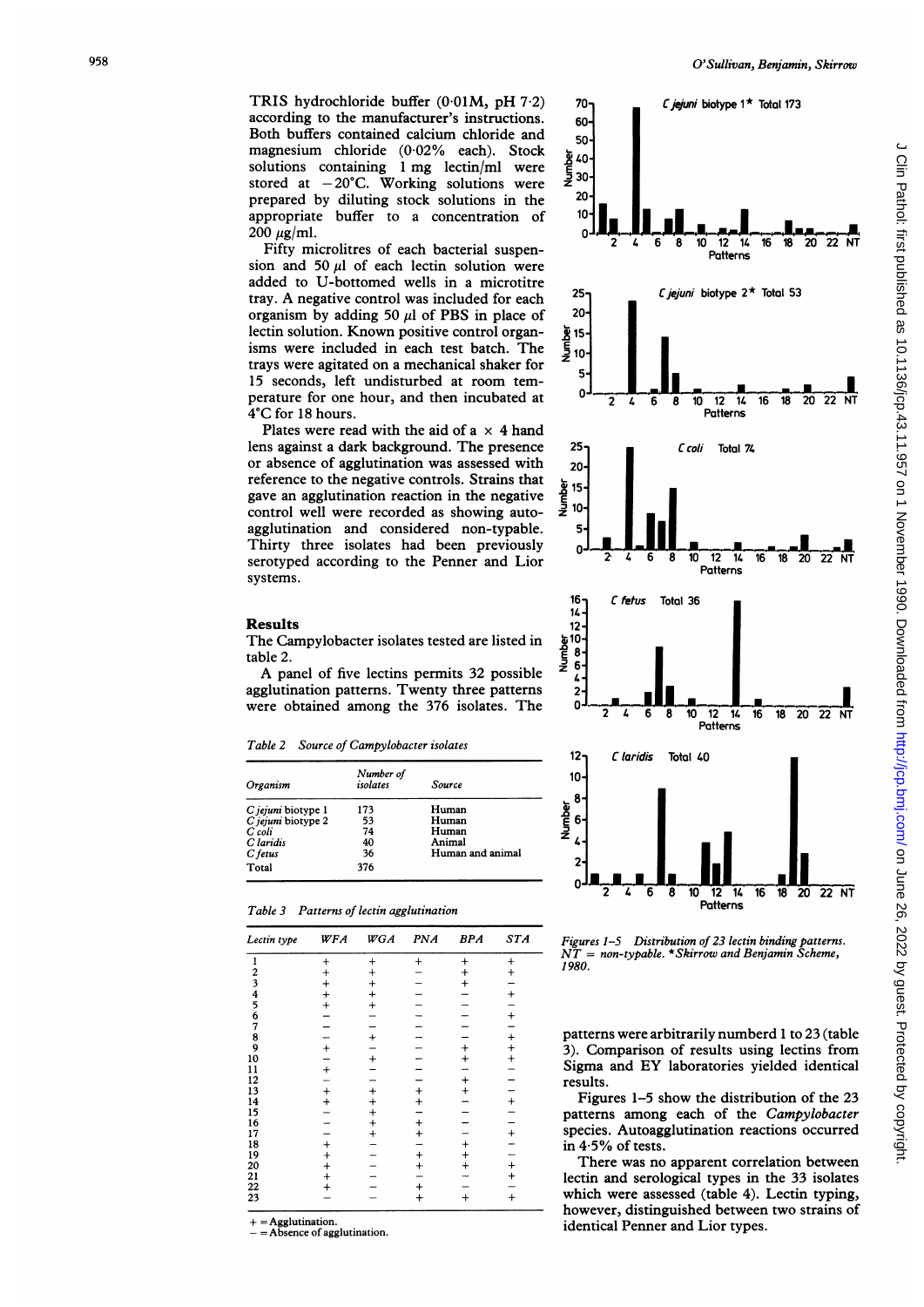Table 4 Comparison of lectin and serological typing for 33 Campylobacter isolates

| Strain             | Lectin<br>type                                  | Penner<br>type | Lior<br>type                 |
|--------------------|-------------------------------------------------|----------------|------------------------------|
| C jejuni biotype 1 |                                                 | 31             | 32                           |
| (20 isolates)      | $\begin{array}{c} 2 \\ 2 \\ 4 \\ 4 \end{array}$ | 35             | 26                           |
|                    |                                                 | ı              | 2144                         |
|                    |                                                 | 1,44           |                              |
|                    | 4                                               | 1              |                              |
|                    | 4                                               |                |                              |
|                    | 4                                               | 2              |                              |
|                    | $\ddot{\textbf{4}}$                             | 4,13,16,50     | 1                            |
|                    | $\ddot{\textbf{4}}$                             | 4,13,16,50     | $\mathbf{1}$                 |
|                    | $4*$                                            | 4,16,50        | 1                            |
|                    | $\overline{\mathbf{4}}$                         | 16,50          | $\mathbf{1}$<br>$\mathbf{1}$ |
|                    |                                                 | 16,50          | 7                            |
|                    | $4\n4\n5\n7\n7\n$                               | 5,50           | ı                            |
|                    |                                                 | 4,16,50<br>15  | 13                           |
|                    | 7                                               |                | 36                           |
|                    | 11                                              | NT             |                              |
|                    | 14                                              | 40             |                              |
|                    | 14                                              | 41             | $\frac{22}{27}$              |
|                    | 19                                              | 2              |                              |
| C jejuni biotype 2 | 4                                               | 52             | 30                           |
| $(4$ isolates)     |                                                 | 6              |                              |
|                    | 7<br>7                                          | 19             | 17                           |
|                    | 8                                               | 21             | 40                           |
| C coli             | 4                                               |                | 46                           |
| (9 isolates)       |                                                 | 20             | 14                           |
|                    |                                                 | 28             |                              |
|                    | 666788                                          | NT             | 8                            |
|                    |                                                 | 9,37           | NT                           |
|                    |                                                 | 9,37           | 1                            |
|                    |                                                 | 51             | 45                           |
|                    | 20                                              |                | 9                            |
|                    | 23                                              | 47             | 47                           |

\*Example of isolates with identical Penner and Lior types but differing lectin types. NT Not typable.

Once the organisms were harvested from agar plates and diluted in PBS, it was possible to delay until convenient any subsequent stage of preparation up to the addition of lectins. Parallel experiments using freshly prepared campylobacter solutions and solutions stored at 4'C for up to seven days gave identical results.

## Discussion

The lectins evaluated in this study were selected because their major specificities were for common saccharides present at the bacterial cell surface. The results of this study indicate that the campylobacter cell surface contains terminal  $\alpha$ - and  $\beta$ -GalNAc residues (BPA and WFA binding),  $\beta$ -GlcNAc residues (WGA and STA binding),  $\beta$ -Gal residues (PNA binding).

The lack of correlation between lectin type and traditional serogrouping is not surprising. The Penner scheme is known to depend on extracted thermostable antigens which have been identified as somatic lipopolysaccharide (LPS) somatic 0 antigen." The Lior scheme is based on thermolabile antigens believed to be proteins.'2 Lectins bind exclusively to carbohydrates, hence the lack of correlation with Penner and Lior schemes.

The exact sequence of carbohydrates to which a particular lectin binds is unknown, although the major specificity of each lectin may be determined using "blocking" sugars. It is interesting to note that lectins inhibited by the same monosaccharides, such as BPA and WFA, show different patterns of binding to Campylobacter species. This observation confirms that BPA and WFA, although inhibited by the same monosaccharide, do not bind to identical GalNAc- containing carbohydrate sequences. This also illustrates that the carbohydrate sequences to which different lectins bind are more complex than the simple monosaccharides which are commonly used to describe lectin specificity. When lectins bind to carbohydrates in glycoproteins and glycolipids they interact with specific domains of relatively complex oligosaccharides. This is so even when lectins are inhibited by dilute solutions of free sugars. Based on their sensitivity to different<br>carbohydrate inhibitors, two modes of carbohydrate inhibitors, two modes oligosaccharide recognition may be identified.'3 In the simpler case lectin reactivity is directed principally towards a particular monosaccharide constituent in the ligand. This is so with lectins which are strongly inhibited by low concentrations of the appropriate free sugars. In the more complex recognition mode, lectins react only with specific carbohydrate sequences, and none of the individual sugars in the sequence has a predominant role in the binding process.

In this study 95.5% of strains were typable. This compares favourably with Penner and Lior typing. Lectin typing is not suitable for species differentiation, although certain pattems were seen only with certain species.

The discriminating power of lectin typing with this set of five lectins was not ideal; 42% of C jejuni, and 35% of C coli isolates belonged to lectin type 4. Type 4, however, was not found in any of C fetus or C laridis isolates tested. Even the Penner and Lior serotyping schemes are not free from this problem when used individually; some 20% of sporadic isolates commonly fall into one subgroup. As lectin typing was able to recognise strains with a single Penner and Lior serotype it could be a useful adjunct to serotyping.

In essence, each lectin will recognise only a small proportion of the carbohydrate on the cell surface. Hence it is possible to improve discrimination of lectin typing by including other appropriate lectins in the panel. For example, we have succeeded in dividing C jejuni of lectin type 4 into five subtypes using an additional three lectins: Bandeiraea simplicifolia 1, Glycine max (soyabean), and Ricinus communis (unpublished results). Further work is progressing in our laboratory to refine this technique.

Routine serotyping of Campylobacter species in busy clinical laboratories is not practical.'4 Lectin typing is simple to perform and does not require specialised equipment. Lectins are inexpensive  $(0.60p)$  per isolate with a panel of five lectins), easy to obtain, and stable. Identical results were observed with all batches from two manufacturers. This contrasts with the expense and rigorous quality control necessary when using antisera from mammals. Lectins may be stored at  $-20^{\circ}$ C for more than a year with no apparent loss of reactivity. The method described may be interrupted at any stage and resumed when convenient without affecting results.

We thank Dr K H Wong for suplying the positive control organisms.